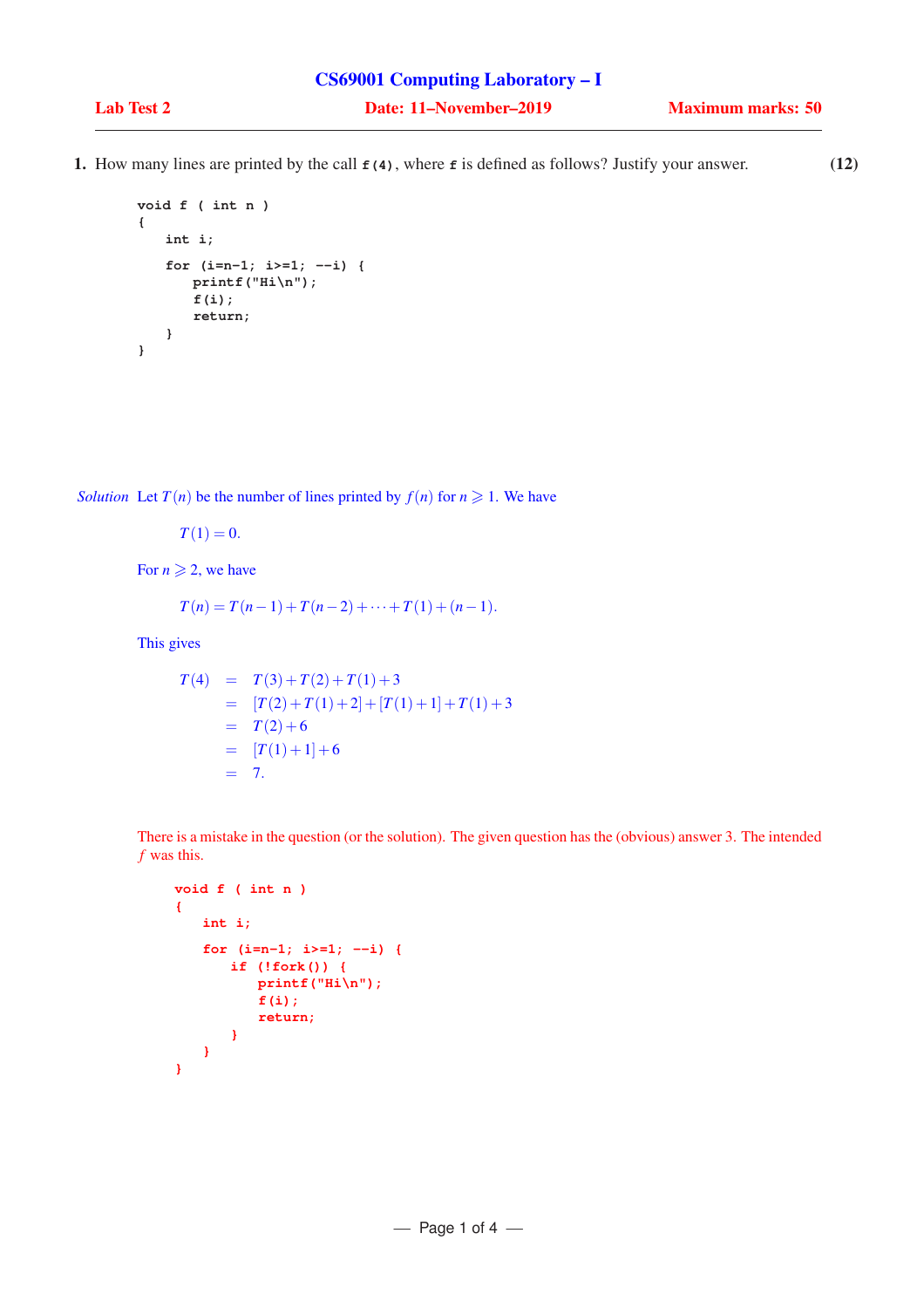2. A game is played among three processes  $P_0$ ,  $P_1$ ,  $P_2$ . Initially, there are *N* coins in a bag. One of the three players starts the game. Then, the processes cyclically make moves. For example, if  $P_1$  starts the game, then the moves are taken by  $P_1$ ,  $P_2$ ,  $P_0$ ,  $P_1$ ,  $P_2$ ,  $P_0$ ,  $P_1$ ,  $P_2$ ,... (in that sequence). In each move, a player takes *t* coins from the bag subject to two restrictions: (1)  $1 \le t \le 5$ , and (2) *t* cannot be the same as any one of the last three moves. Near the end, when no moves in the range  $1 \le t \le 5$  are allowed (for example, only 2 coins are left, and the last three moves are  $4,2,1$ ), the choice  $t = 0$  is allowed. The game stops when all coins are taken from the bag. The player having collected the maximum number of coins wins.

The process you launch by running your code is called *Q*. This process forks the three child processes  $P_0, P_1, P_2$  (the players). A shared array *M* of four integers is used to store the current state of the game. *M*[0] stores the number of coins left, whereas  $M[1], M[2], M[3]$  store the last three moves  $(M[3])$  is the most recent move). In order to sequence the moves among the players, a semaphore array *S* with three semaphores is used. For  $i = 0, 1, 2$ , Player  $P_i$  waits on  $P_i$  and signals  $P_{i+1}$ , where  $i+1$  is treated modulo 3.

In the following parts, write code snippets for specific subtasks. You do not have to write the entire code. Assume that **P()** and **V()** operations are defined. You should declare all variables used in your snippets.

(a) Write the initialization code to be run by *Q*. This involves two tasks. First, *Q* creates and initializes the shared memory *M*. Assume that *N* is supplied by the user. So *Q* sets  $M[0] = N$ , and  $M[1] = M[2] = M[3] = 0$ . *Q* also creates an array *S* of three semaphores, and sets the value of each semaphore to zero. (12)

```
Solution int N, shmid, semid, *M;
           scanf("%d", &N);
           shmid = shmget(IPC_PRIVATE, 4 * sizeof(int), 0644 | IPC_CREAT);
           M = (int *)shmat(shmid, 0, 0);
           M[0] = N; M[1] = M[2] = M[3] = 0;
           semid = semqet(IPC_PRIVATE, 3, 0644 | IPC_CREAT);
           semctl(semid, 0, SETVAL, 0);
           semctl(semid, 1, SETVAL, 0);
           semctl(semid, 2, SETVAL, 0);
```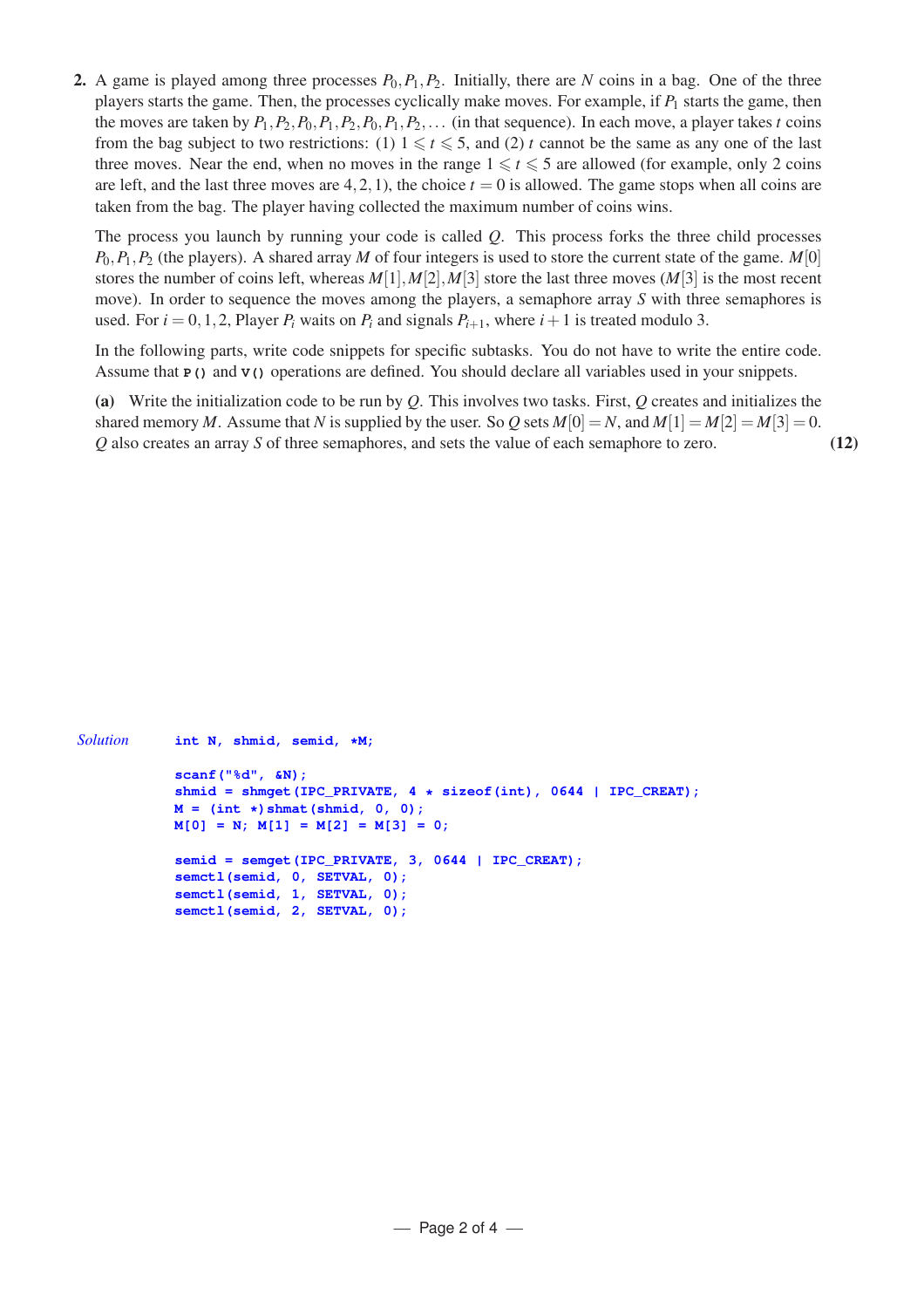(b) The parent process  $Q$  forks the player processes  $P_0, P_1, P_2$ . Each player process calls a function **playgame()** immediately after it is forked (this function is to be implemented in Part (c)). *Q* chooses a random process  $i \in \{0, 1, 2\}$ , and signals the *i*-th semaphore in *S*, so that this  $P_i$  starts the game. *Q* then waits for all the player processes to exit. After this, *Q* removes the shared-memory segment and the semaphore array, and exits. Write this part of the code (starting from the forking of the player processes). (12)

```
Solution int pno;
           for (pno=0; pno<3; ++pno) {
               if (!fork()) playgame(pno,shmid,semid);
            }
           pno = rand() % 3;
           V(semid, pno);
           for (pno=0; pno<3; ++pno) wait(NULL);
           shmdt(M); shmctl(shmid, IPC_RMID, 0);
           semctl(semid, IPC_RMID, 0);
           exit(0);
```